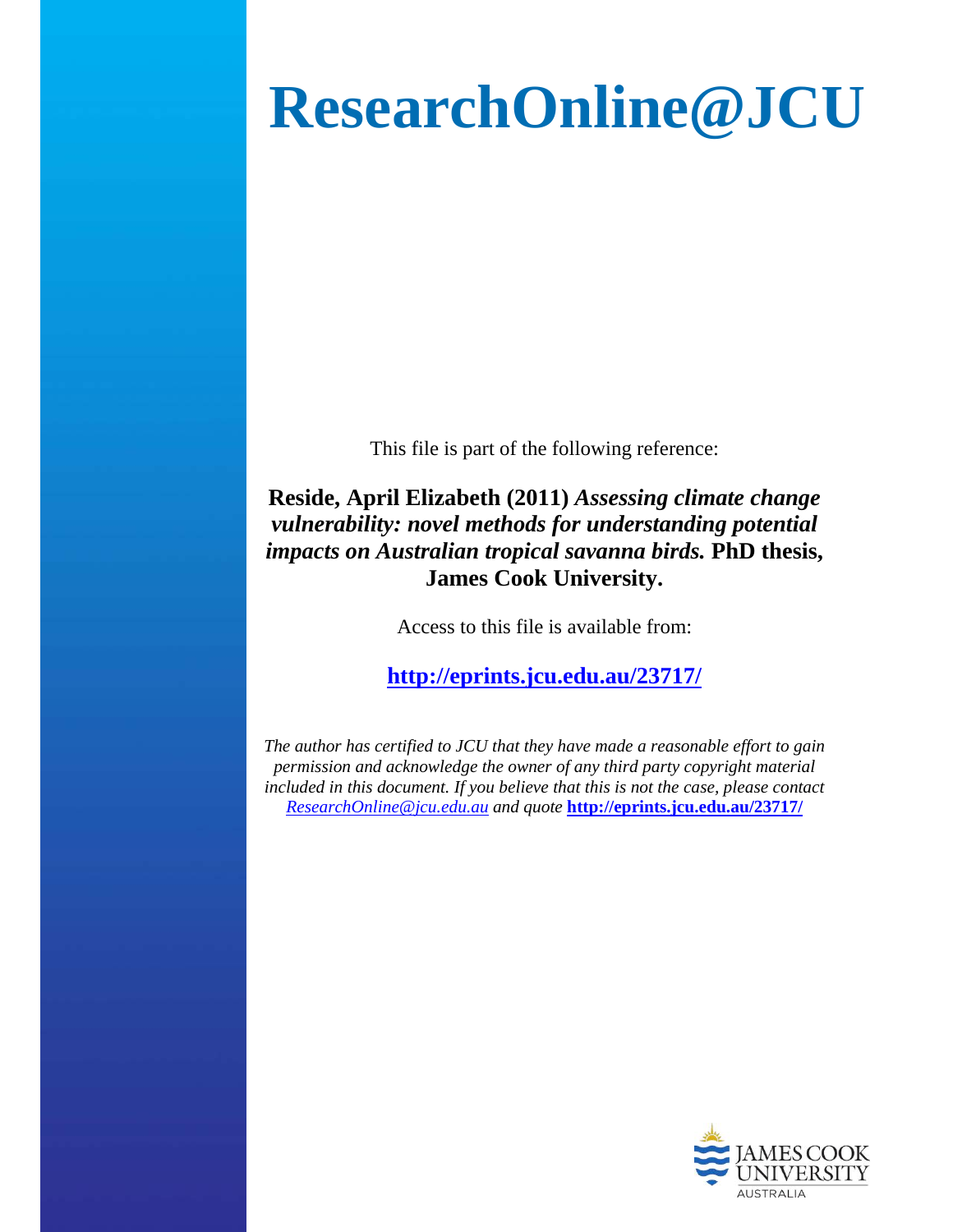# **Assessing Climate Change Vulnerability:**

## **Novel methods for understanding potential impacts on Australian Tropical Savanna Birds**

Thesis submitted by

April Elizabeth Reside

(BSc Hons)

2011

For the degree of Doctor of Philosophy

School of Marine and Tropical Biology

James Cook University

Townsville, Queensland 4811

Australia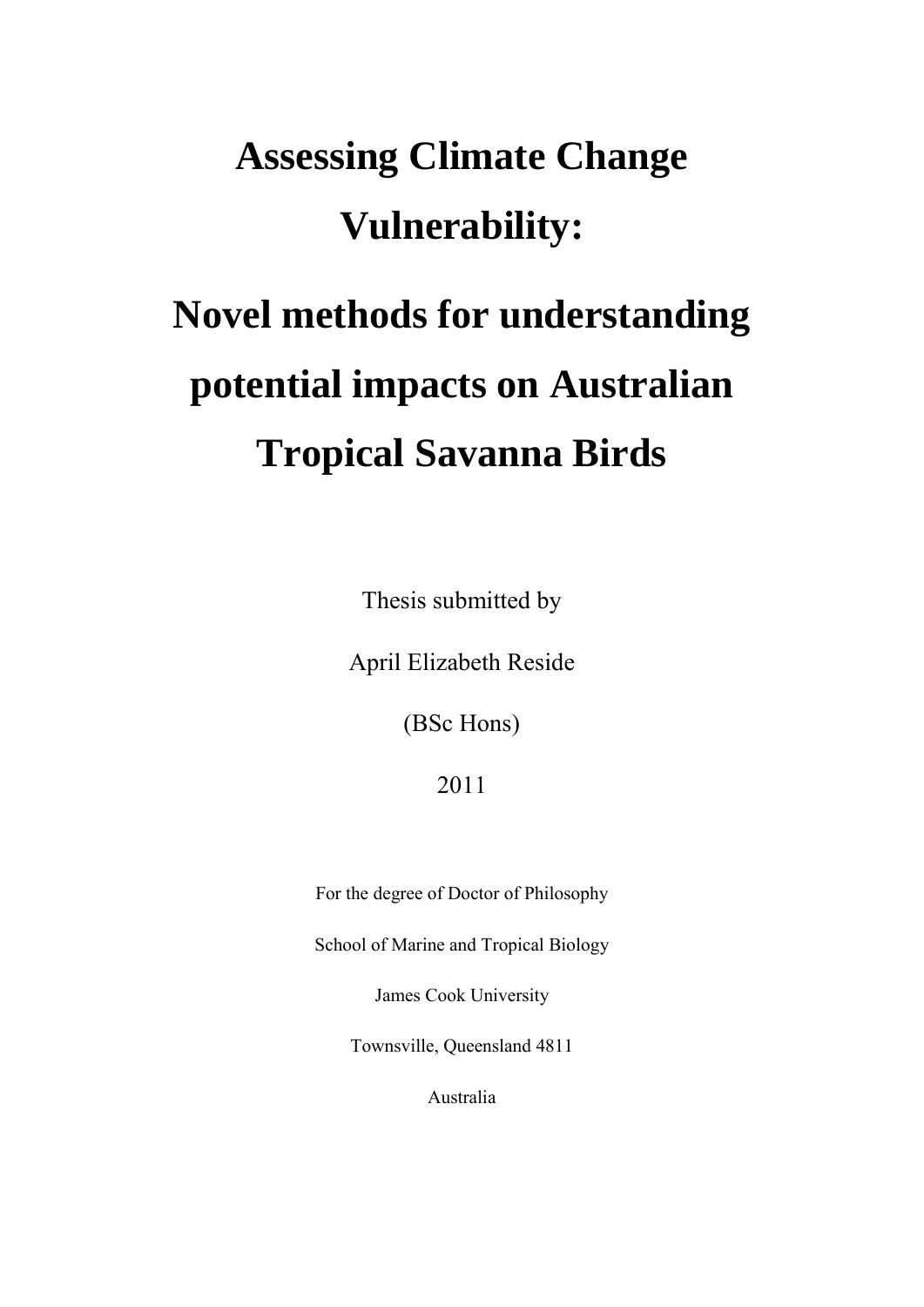

Squatter pigeons (*Geophaps scripta*), a bird of the eastern tropical savannas in Australia.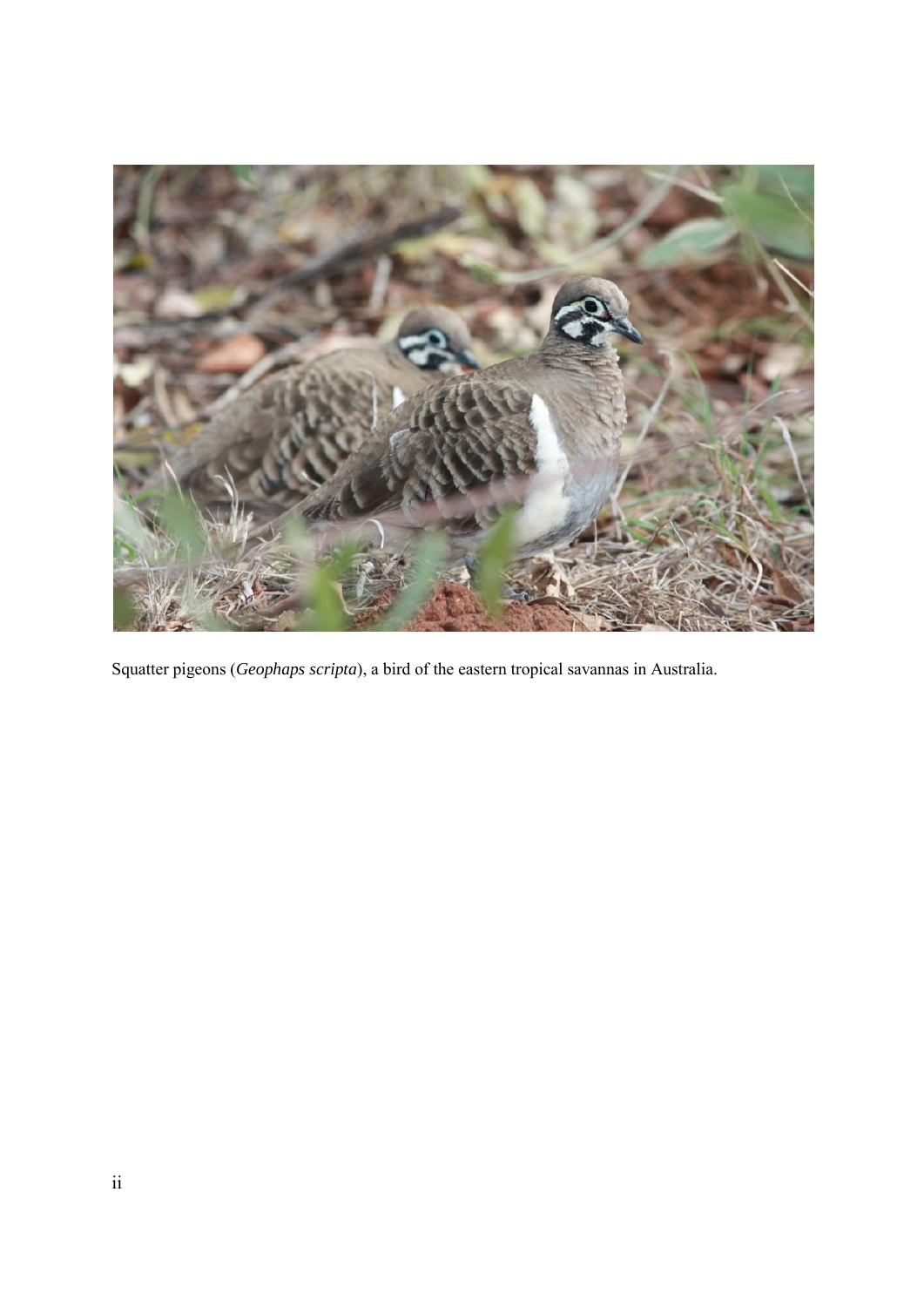#### <span id="page-3-0"></span>**Statement of contribution of others**

#### <span id="page-3-1"></span>**Research funding and stipend:**

Climate Adaptation Flagship, CSIRO  $\bullet$ 

#### <span id="page-3-2"></span>**Research in-kind support**

CSIRO Ecosystem Sciences  $\bullet$ 

#### <span id="page-3-3"></span>**Supervision**

- Dr Jeremy VanDerWal, Centre for Tropical Biodiversity and Climate Change, JCU
- Professor Stephen Williams, Centre for Tropical Biodiversity and Climate Change, JCU
- Dr Ian Watson, Ecosystem Sciences, CSIRO

#### <span id="page-3-4"></span>**Statistical, analytical and modelling support**

- Jeremy VanDerWal
- Justin Perry (GIS)
- Genevieve Perkins (database)

#### <span id="page-3-5"></span>**Editorial assistance**

- Alex Kutt
- Tony Grice
- Eric Vanderduys
- Colette Thomas
- Nick Webb
- Kristen Williams
- Brooke Bateman
- Rob Puschendorf
- Amanda Elledge  $\bullet$

#### <span id="page-3-6"></span>**Co-authorship of published manuscripts**

Co-authors of published manuscripts within this thesis participated in one or more of the following ways: discussions of concept and study design, advice on methods and editing of manuscripts.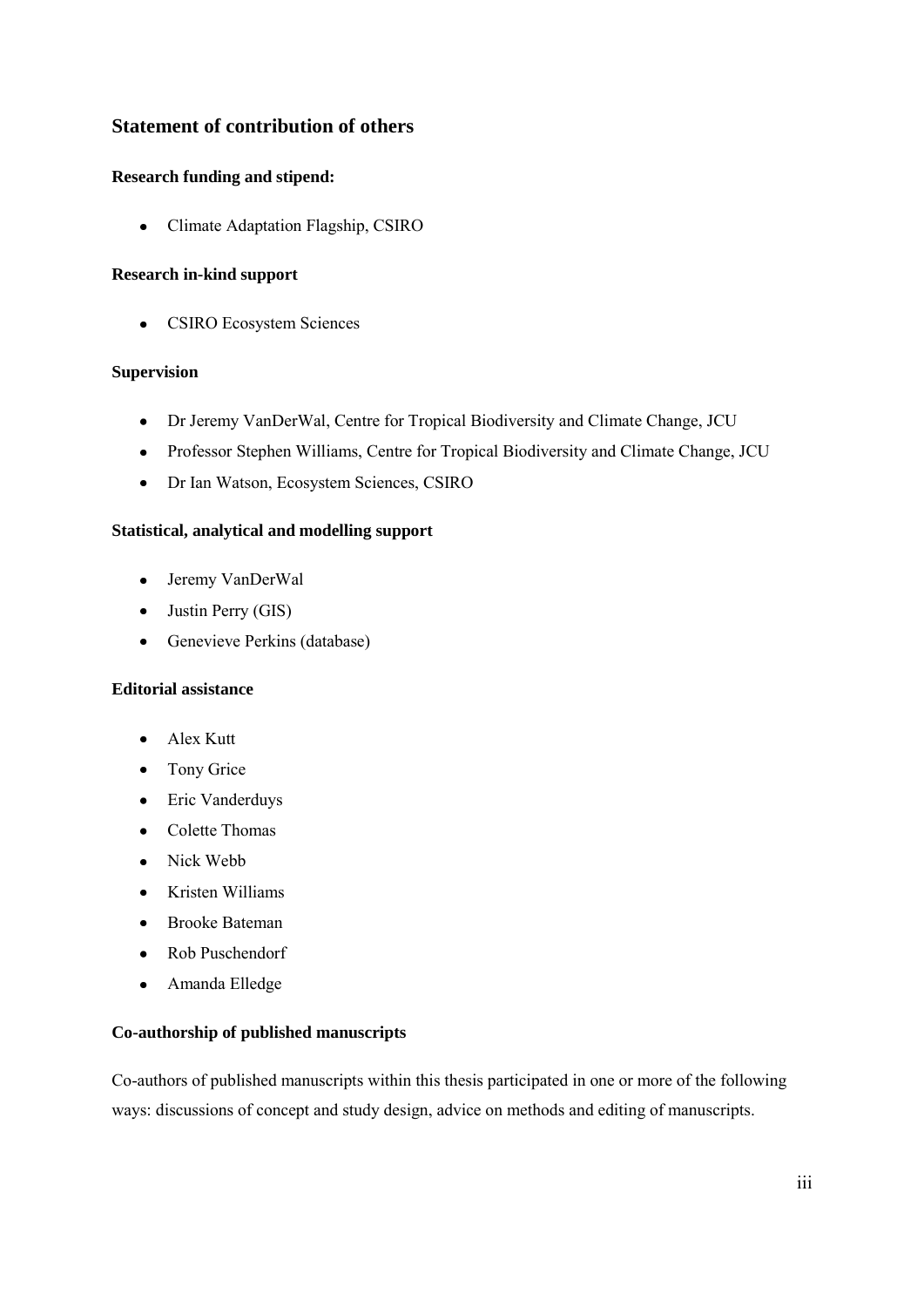## **Acknowledgements**

<span id="page-4-0"></span>This project was initially set up by Alex Kutt and I am indebted to him for his dedication to getting me started on the project and for his initial supervisory role. His knowledge of birds and tropical savannas has been invaluable, as was his help with editing and reviewing chapters. Thanks to Alex securing funding through CSIRO"s Climate Adaptation Flagship, I was one of the few PhD students without financial worries.

Thanks to my supervisors Jeremy VanDerWal, Ian Watson and Stephen Williams for maintaining good humour despite any hassling they may have received. Thanks Jeremy for introducing me to modelling and answering 5 billion questions about *R* and for your ever-present famous "who cares" statement. Thanks also goes to Iain Gordon for his sage advice and care.

My PhD was my first foray into spatial modelling and lots of people answered dumb questions about GIS, *R*, databases, modelling and other IT-related matters. These people include Justin Perry, Gen Perkins, Brett Abbott, Colin Mayocchi, Scott Hardy, Eric Vanderduys, Amanda Elledge, Johnathan Kool, Kristen Williams and James Moloney. I even fired a few questions towards the ever-patient Chris Stokes. Great proof-reading, comments, general discussion and support was provided by Tony Grice. Gen Perkins was instrumental in setting up the database to house all the bird data.

I was particularly inspired, encouraged and emotionally supported by my genius housemate and friend Piero Visconti. Thanks so much Piero for talking about conservation, analyses and modelling over breakfast, after dinner and while cycling. Other fabulous housemates who provided food, cups of tea and hugs were Kate Nairn and Tom Brewer. Thanks also to Leonie Mynott for feeding me, listening to my woes and keeping me fit. Mel Thomas was also a great cycling buddy.

I really enjoyed the chats, advice, support and friendship from fellow students; in particular Jen Parsons, Tammy Inkster, Leila Brook, Brooke Bateman, Mariana Fuentes, Morena Mills, Marios Aristophanous, Alex Anderson, Kyran Staunton, Amanda Elledge, Heidi Schuttenberg, Deb Bower, Vanessa Valdez, Ally Lankester and Collin Storlie. Advice was also generously granted by Yvette Williams, Rob Puschendorf, Jenny Martin and Euan Ritchie.

I am indebted to all those that read my chapter and provided comments, but of all Nick Webb tirelessly taught me how to write in a structured and logical manner, to which I"m so very grateful.

Thanks to Mum, Dad and Shane for their encouragement. And finally, a truck load of gratitude goes towards Eric Vanderduys, for, well, everything. Thanks for listening to endless hours of fascinating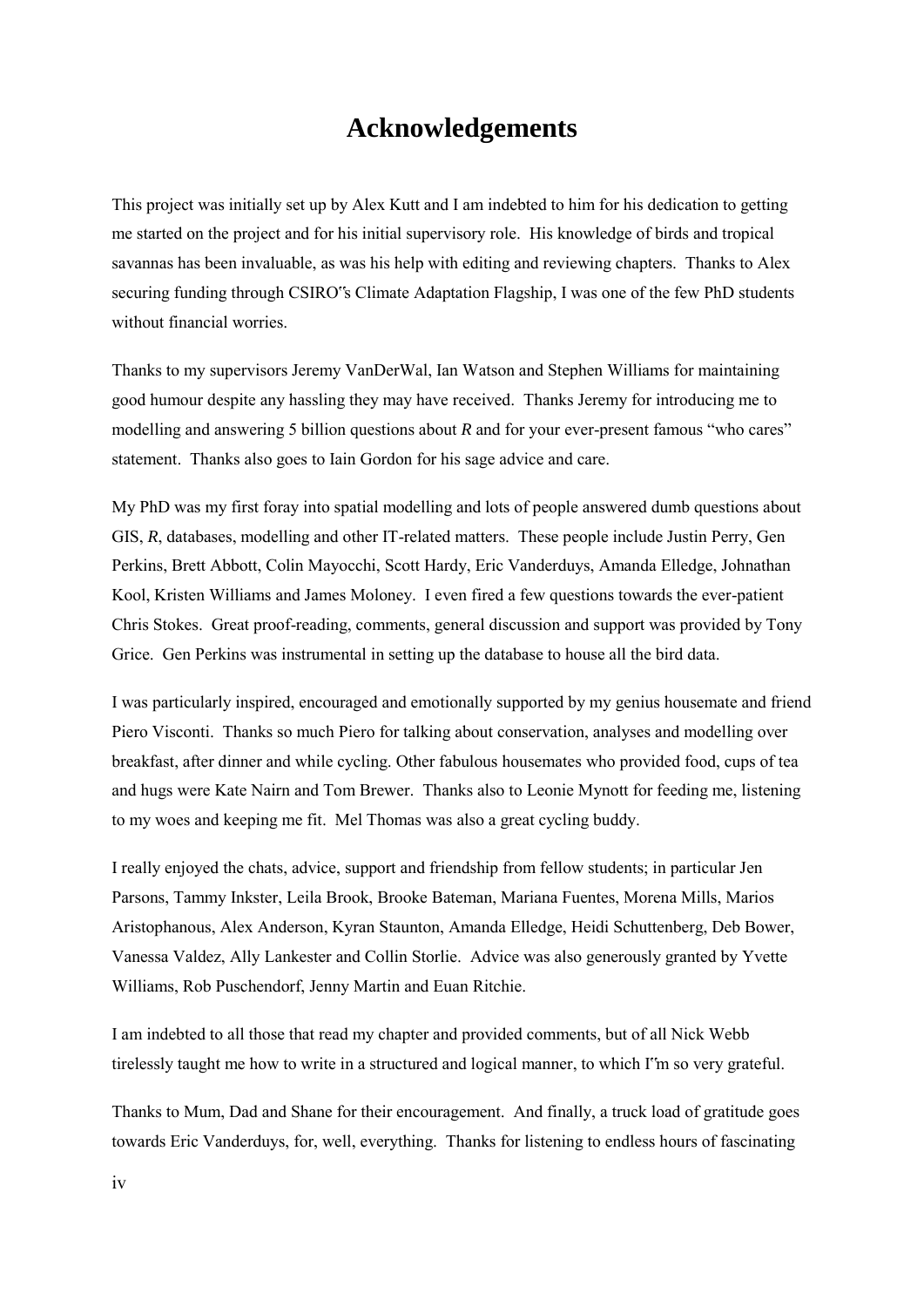(!) thesis discussion, for cooking for me, bandaging my soles (and soul), for fixing my bike, proofreading my chapters, being my bird expert, introducing me to Mollies steaks, keeping me fascinated by savanna biota, the hugs and the love.

Thanks to Stephen Garnett and Judit Szabo for the use of their bird life history data in my vulnerability analysis, they provided data on species maximum longevity and minimum age of first breeding.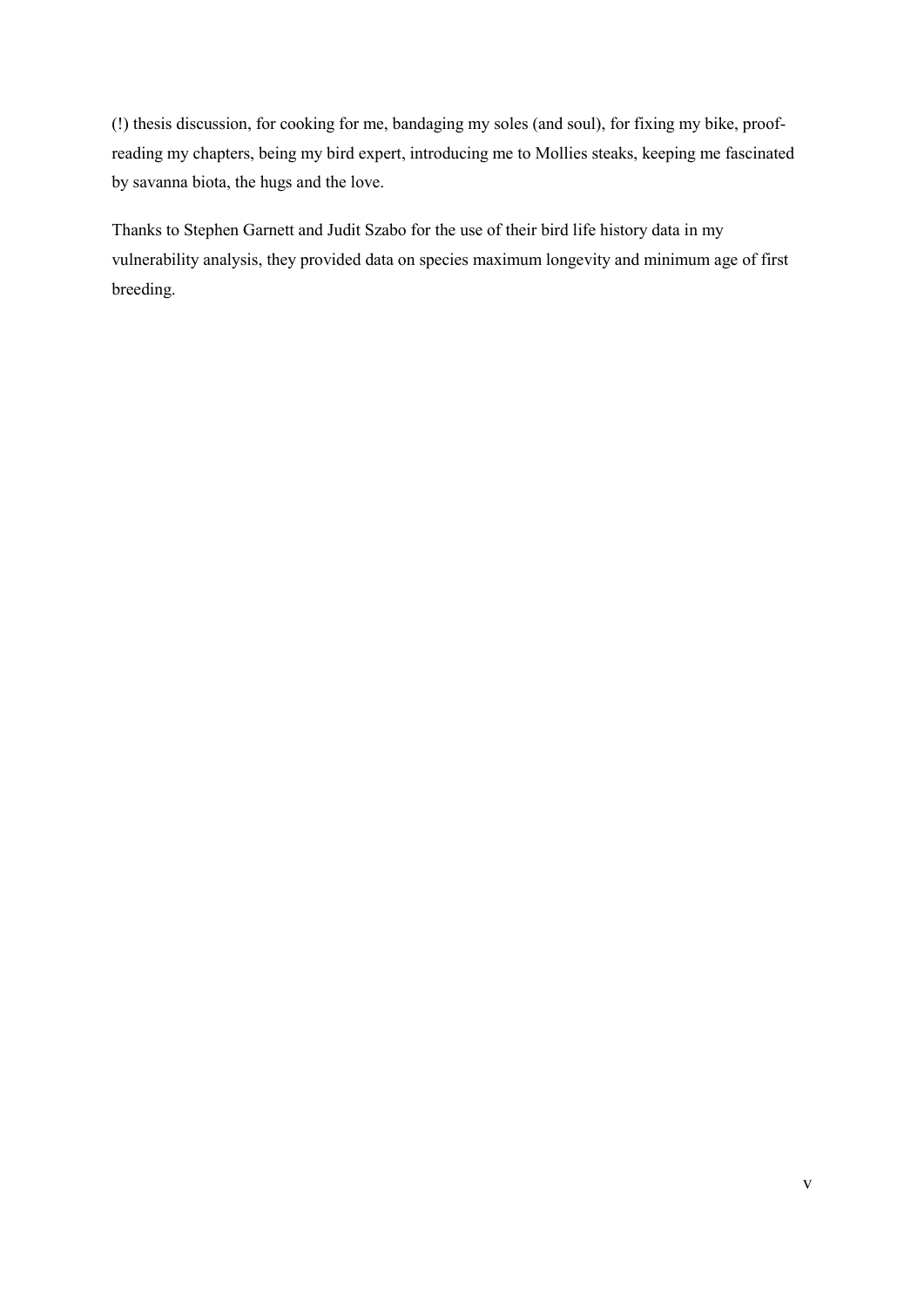#### <span id="page-6-0"></span>**Publications associated with this thesis**

#### <span id="page-6-1"></span>**Peer-reviewed publications**

Reside, A.E., VanDerWal, J.J., Kutt, A.S., and Perkins, G.C. (2010) Weather, not climate, defines distributions of vagile bird species. *PLoS ONE* **5**(10), e13569.

Reside, A. E., VanDerWal, J.J., Watson, I.W., Kutt, A. S. and S. E. Williams (2011) Fire regime shifts affect bird species distributions. *Diversity and Distributions.* early view pp 1-13. DOI: 10.1111/j.1472-4642.2011.00818.x.

Reside, A. E., Watson, I.W., VanDerWal, J.J., and Kutt, A. S. (2011) Incorporating low-resolution historic species location data decreases performance of distribution models. *Ecological Modelling* 222(18): 3444-3448, DOI:10.1016/j.ecolmodel.2011.06.015.

#### <span id="page-6-2"></span>**Manuscripts in review**

Reside, A.E., VanDerWal, J.J., and Kutt, A.S. (Accepted) Projected changes in distributions of Australian tropical savanna birds under climate change using three dispersal scenarios. *Ecology and Evolution*.

#### <span id="page-6-3"></span>**Manuscripts in preparation**

Reside, A. E., VanDerWal, J.J., Kutt, A. S., S. E. Williams and S. Garnett (In Prep) Predicting the vulnerability of Australian tropical savanna birds to climate change.

#### <span id="page-6-4"></span>**Popular literature**

**Reside, A.** (2008) Times they are a changing. *Contact Call*, Newsletter for Birds North Queensland.

#### <span id="page-6-5"></span>**Conference presentations**

**Reside, A.E.**, VanDerWal, J., (2011) Predicting the vulnerability of Australian tropical savanna birds to climate change. Ecological Society of Australia conference, Hobart.

**Reside, A**., VanDerWal, J., Watson, I. and Kutt, A. (2010) How will climate change impact bird species across Australian tropical savannas? Ecological Society of Australia conference, Canberra.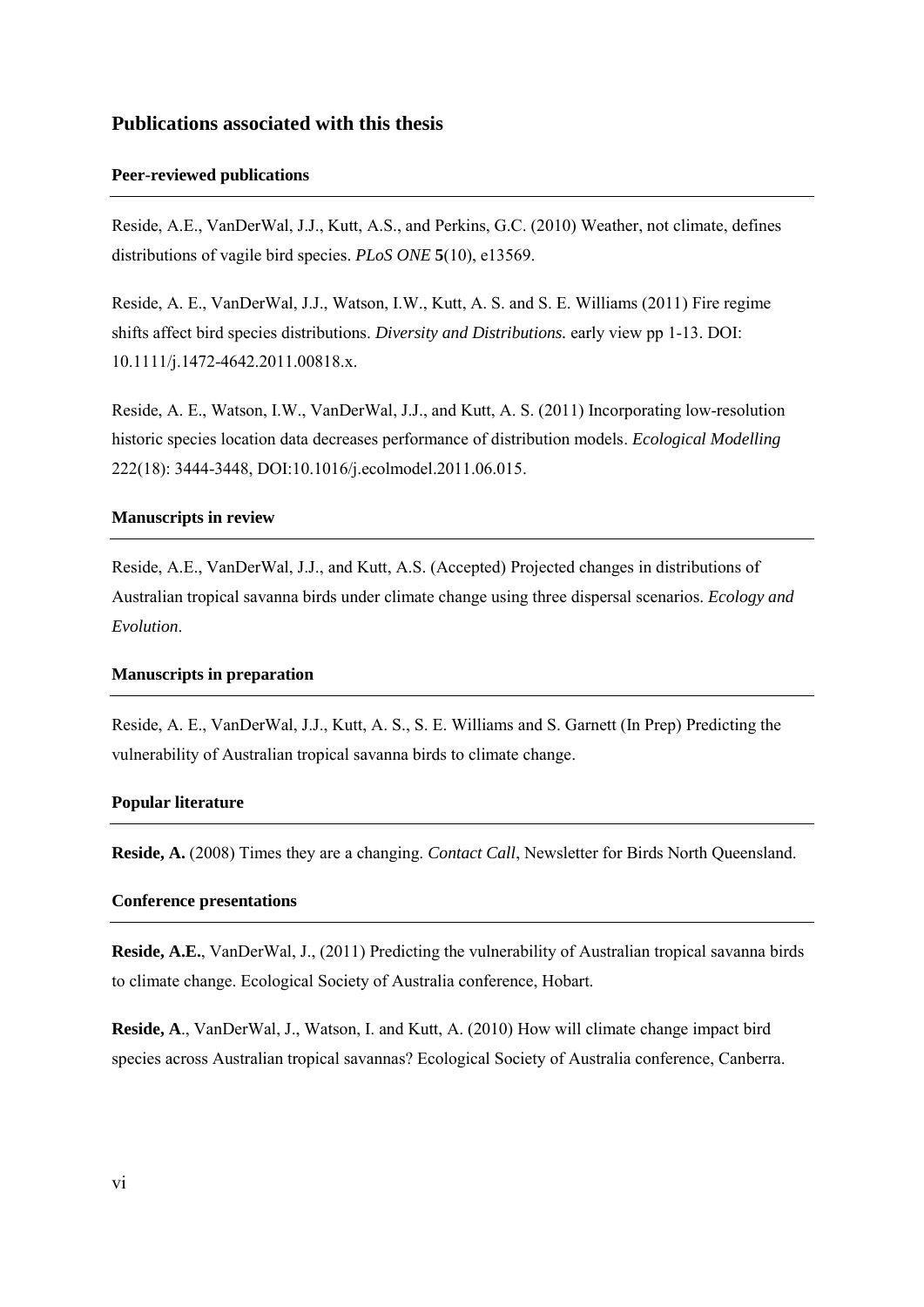**Reside, A. E.**, VanDerWal, J. J., Watson, I. and Kutt, A.S. (2010) Incorporating altered fire frequency scenarios in species distribution models improves climate change predictions for tropical savanna birds. Association for Tropical Biology and Conservation, Conference in Bali

**Reside, A. E.**, VanDerWal, J. J., Watson, I. and Kutt, A.S. (2010) Predicting the effects of changing fire regimes on tropical savanna birds using species distribution modelling, Birds Australia Congress, Townsville.

**Reside, A. E.** (2010) Understanding distributions of vagile species in a dynamic landscape. Seminar to the Spatial Ecology Lab at University of Queensland.

**Reside, A.E.**, VanDerWal, J., Kutt, A. and Williams, S. (2010) Improving species distribution modelling using weather, not climate: Temporal data provides better understanding of bird distributions. CSIRO Climate Adaptation Flagship symposium, Melbourne.

**Reside, A.E.**, VanDerWal, J., Kutt, A. and Williams, S. (2009) Improving species distribution modelling using weather, not climate: Temporal data provides better understanding of bird distributions. The 10<sup>th</sup> International Congress of Ecology: Ecology in a Changing Climate, Brisbane.

#### <span id="page-7-0"></span>**Other peer-reviewed publications generated during my candidature**

Godfree, R., Lepschi, B., **Reside, A.**, Bolger, T., Robertson, B., Marshall, D. and Carnegie, M. (2010) Habitat heterogeneity increases resilience and resistance of a keystone grassland species to extreme drought and climate change. *Global Change Biology*. 17: 943-958 DOI: 10.1111/j.1365- 2486.2010.02292.x.

Monadjem, A., Schoeman, C., **Reside, A.,** Pio, D., Stoffberg, S., Bayliss, J., Cotterill, FPD., Curran, M., Kopp, M., Taylor, P. (2010) A recent inventory of the bats of Mozambique with documentation of seven new species for the country. *Acta Chiropterologica*. 12: 371-391

Mokany, K., Richardson, A. J., Poloczanska, E. S., Ferrier, S., and the CSIRO CAF Biodiversity Working Group (Elith, J., Robinson, L., **Reside, A.**, Harwood, T.D., Dunstan, P. K., Williams, K. J., Hilbert, D. W., Austin, M. P., Smith, F., Booth, T. H., Ellis, N., Barry, S.) (2010) Uniting marine and terrestrial modelling of biodiversity under climate change. *Trends in Ecology and Evolution*. 25: 550- 551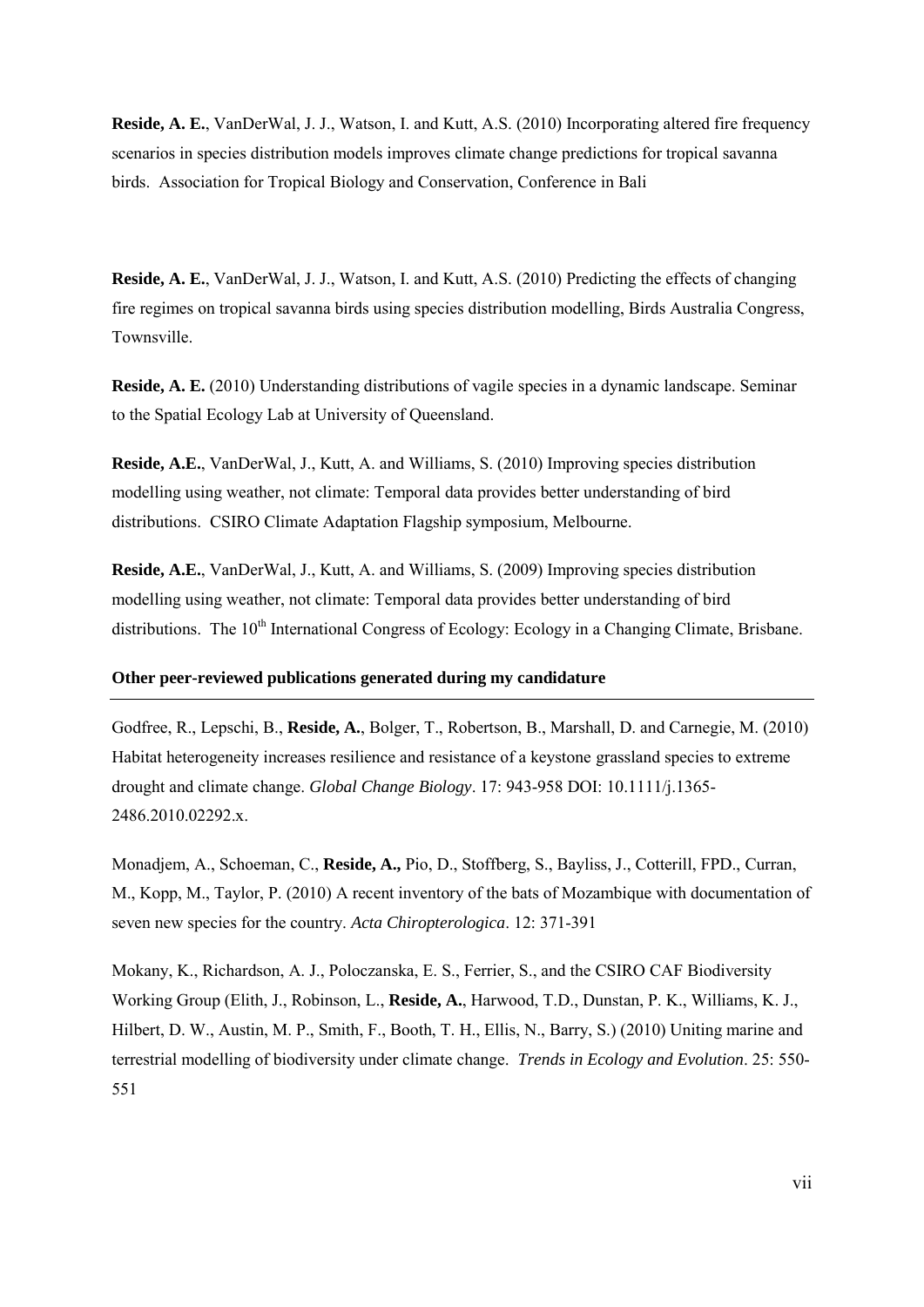Monadjem, A., **Reside, A.,** Cornut, J. and Perrin, M. R. (2009) Roost selection and home range of an African insectivorous bat *Nycteris thebaica* (Chiroptera, Nycteridae). *Mammalia*. 73:353-359

Monadjem, A., **Reside, A.** (2008) The influence of riparian vegetation on the distribution and abundance of bats in an African savanna. *Acta Chiropterologica*. 10:339-348

**Reside, A. E.,** Lumsden, L. F. (2011) Resource partitioning of two closely-related sympatric freetail bat species, Mormopterus spp. In: *The Biology and Conservation of Australasian Bats*. Eby, P., Law, B., Lumsden, L. and Lunney, D. (Eds). Pp 155-166. Royal Zoological Society NSW

**Reside, A.E.**, Lumsden, L.F. and VanDerWal, J. (In prep) Identifying cryptic taxa: a tool for distinguishing female Freetail bats *Mormopterus* sp. 2 and *Mormopterus* sp. 4 in the wild.

Anderson, A. S., **Reside, A. E.**, VanDerWal, J., Shoo, L. P., Pearson, R. G. And Williams, S. E. (In review) Species distribution modelling predicts dispersal mediation of lowland biotic attrition due to climate change in Australia"s north-eastern rainforest birds. *Global Change Biology.*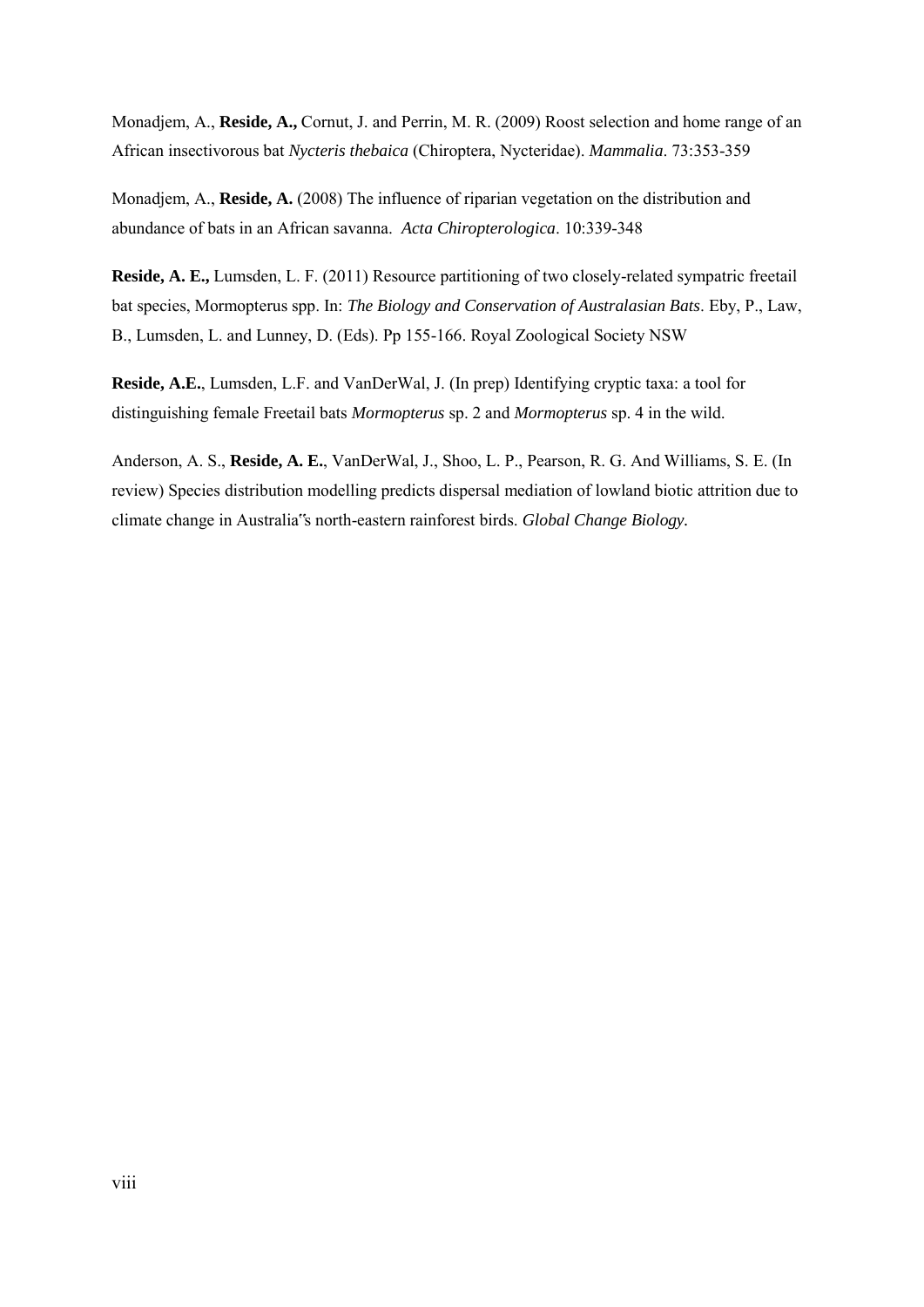## **Thesis Abstract**

<span id="page-9-0"></span>The current global biodiversity decline is predicted to be amplified by escalating anthropogenic change. Climate change stands as one of the major threats to biodiversity, and evidence for changing climate such as rising temperatures and altered precipitation have been well-documented. These changes have led to changes in species distributions, assemblages and interactions. The abilities of species to withstand or adapt to climate change are compromised by the synergies between climate change and the other drivers of decline, particularly habitat loss through land modification. The level of threat to biodiversity, coupled with large gaps in the scientific knowledge of many aspects of global biota particularly in the southern hemisphere, necessitates large-scale vulnerability assessments. These vulnerability assessments can be used to focus finite conservation resources to maximise conservation gain.

Tropical northern Australia houses a large proportion of Australia"s biodiversity, however many species in northern Australia are under threat from climate change, land modification and introduced species. Most of northern Australia is tropical savanna, a biome that covers nearly one-quarter of mainland Australia. Australian Tropical Savannas (ATS) have been substantially less modified than the landscapes of southern Australia, and are consequently considered to be largely intact. However, alarming population declines have been recorded for mammals and granivorous birds that occur within the ATS. Despite the extent and species richness of the ATS, and the need for further conservation attention, no assessments of the vulnerability of ATS fauna to climate change have been conducted to date.

This thesis addresses the need for further understanding of the vulnerability to climate change of birds of the ATS, in two stages. I begin by improving methods for understanding the distributions of ATS birds, firstly by testing whether training distribution models of ATS birds on short-term weather variables better explains distributions when compared with standard long-term climate models (Chapter 2; Reside *et al.*, 2010). Next, I test whether the inclusion of coarse-resolution historic species data decreases the performance of models that are otherwise composed of recent, highresolution species data (Chapter 3; Reside *et al.*, 2011ba). The second stage of this thesis predicts the impact of major threats to ATS birds: increasing fire frequency (Chapter 4; Reside *et al.*, 2011ab) and climate change (Chapter 5; Reside *et al.*, In Review), by modelling the response of species distributions to predicted change. Finally, I use the predictions of species sensitivity to changes in fire regimes, the predictions of distribution change due to climate change, and information on their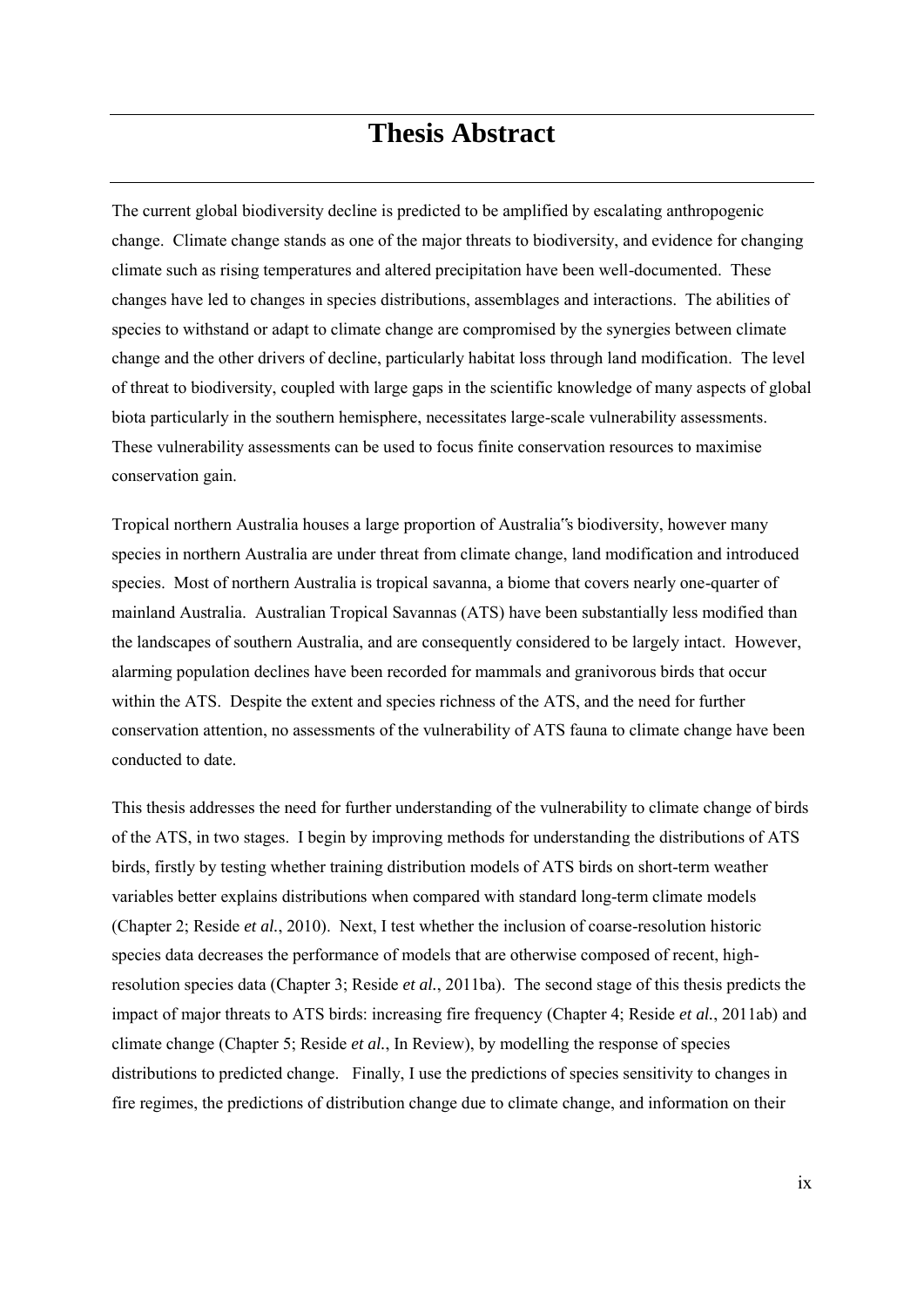life history and ecology to generate an overall vulnerability assessment (Chapter 6; Reside *et al.*, In prep).

Species distribution modelling (SDM) is a frequently-used tool for estimating species" ranges, and predicting how species will respond to future change. However, the SDM process needs to be scrutinised for relevance to the species and system being modelled and the question being addressed. This thesis examines two issues concerning SDM of ATS birds. Firstly, whether the standard method of using long-term (c. 30 year) climate data averages adequately explains the dynamic ranges of ATS birds. ATS birds are highly mobile, with many species tracking resource availability throughout the landscape. Many species have large distributions, and use either nomadic or migratory movements to respond to changes across their range. I found that SDM was improved for ATS birds by training the models on the climatic variables averaged over a short time frame (three, six and 12 months), when compared with models trained on climatic variables averaged over 30 years. The improvement was particularly apparent for modelling distributions of wide-ranging, nomadic and desert species.

The second issue concerning SDM examined in this thesis is whether to include all available species records in the distribution model, or to include species records only with fine spatial resolution. The impact of including historic, coarse-resolution data on model performance was tested using bird location data in a model experiment. I found that models run using both fine- and coarse-resolution data (spatial accuracy ranging from 100 m to 222 km), when compared with models run using only fine-resolution data (mostly with  $100 - 500$  m accuracy, but with some with 5 km) had significantly lower model performance.

Next, this thesis focuses on two of the major threats to birds of the ATS: increasing fire and climate change. Fire is an integral part of the ATS; however, fire regimes have changed due to shifts in land management practices. Further changes are expected globally, with fire frequency predicted to increase. The impact of increasing fire frequency, and in particular fire frequency confined to the late-dry season, on the distributions of ATS birds was investigated by projecting modelled species distributions onto scenarios of increased fire frequency. Increased annual fire frequency was predicted to result in a distribution decrease for two-thirds of species, but a slight increase in distribution for one-third of species. In contrast, increasing frequency of fire in the late-dry season was predicted to result in 98% of species decreasing in distribution area. These results support the hypothesis that frequent late-dry season fires have a detrimental impact on many species of ATS birds.

The impact of climate change on the distributions of ATS birds was investigated by projecting species distributions to 2080 using a mid-range emissions scenario (A1B) and eight global circulation models.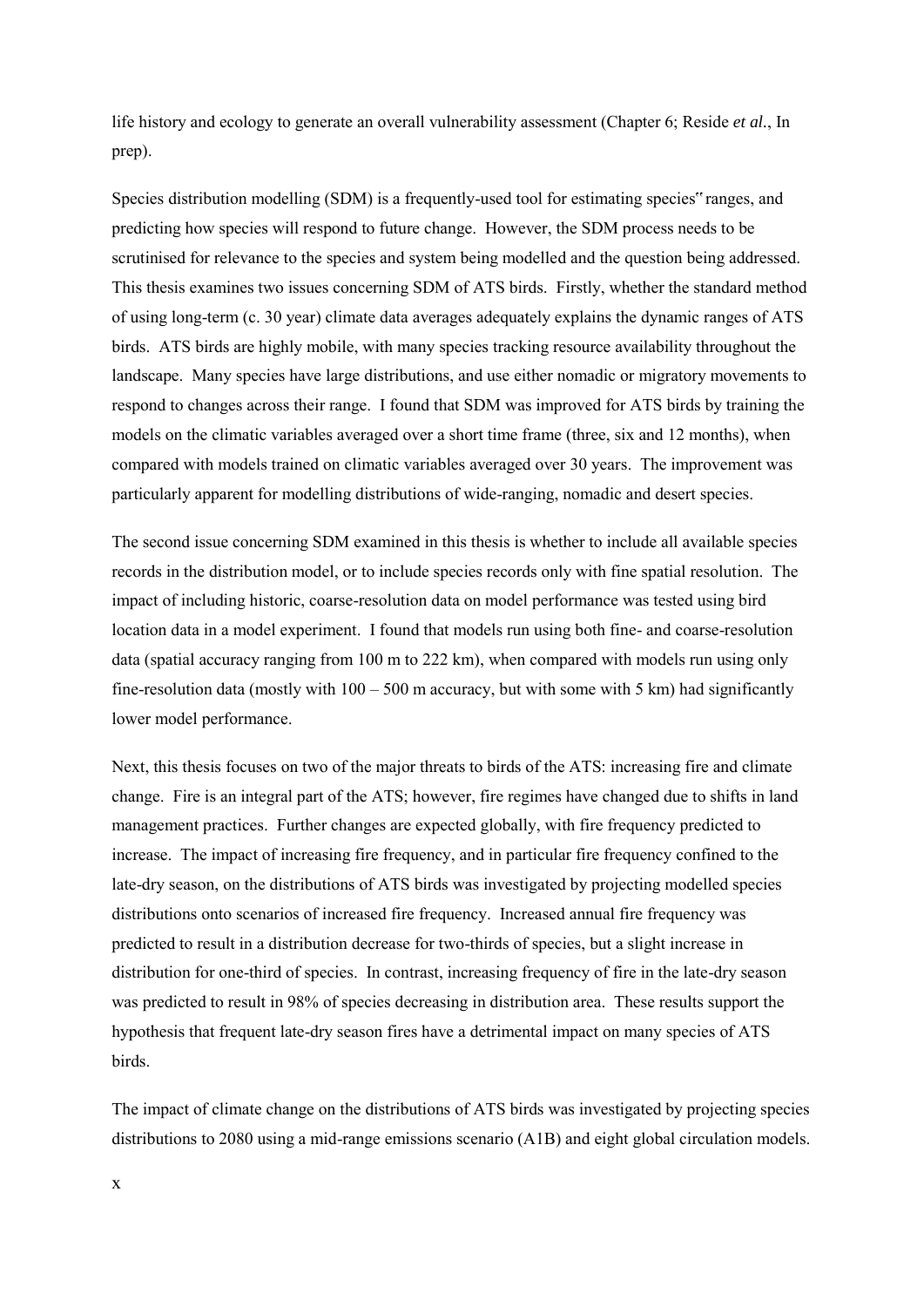The impact of dispersal scenario on predictions of species ranges was investigated by comparing future distributions under full dispersal, no dispersal, and a partial dispersal scenario of 30 km per decade. To achieve realistic predictions of species future distributions we assigned each species to the most appropriate of the three dispersal scenarios depending on the mobility and habitat specificity of each species. Under the realistic dispersal scenario, 67% of species were predicted to face distribution decreases by 2080; however many migratory and tropical-endemic species were predicted to increase in distribution.

Finally, I integrated the predictions for changes in species distributions due to changes in fire and climate, and biological and ecological species traits influencing species sensitivity, into a vulnerability assessment of the ATS bird assemblage. The analysis found that overall ATS have low biological sensitivity, but a range of ecological sensitivities. Threatened species have higher ecological sensitivity than non-threatened species, and species restricted to Cape York Peninsula have the highest vulnerability.

Overall, this thesis demonstrates the importance of applying modelling techniques that are relevant to the species and the system being modelled. In particular, the data used in the models and the methods for model training need to be examined to assess their appropriateness in the given ecological context. Additionally, this thesis has made predictions on the vulnerable elements of the ATS bird fauna, specifically in relation to distribution shifts resulting from increased fire frequency and climate change. This information coupled with other extrinsic factors such as land use change through invasive species and land clearing is vital for conservation of the birds of the ATS.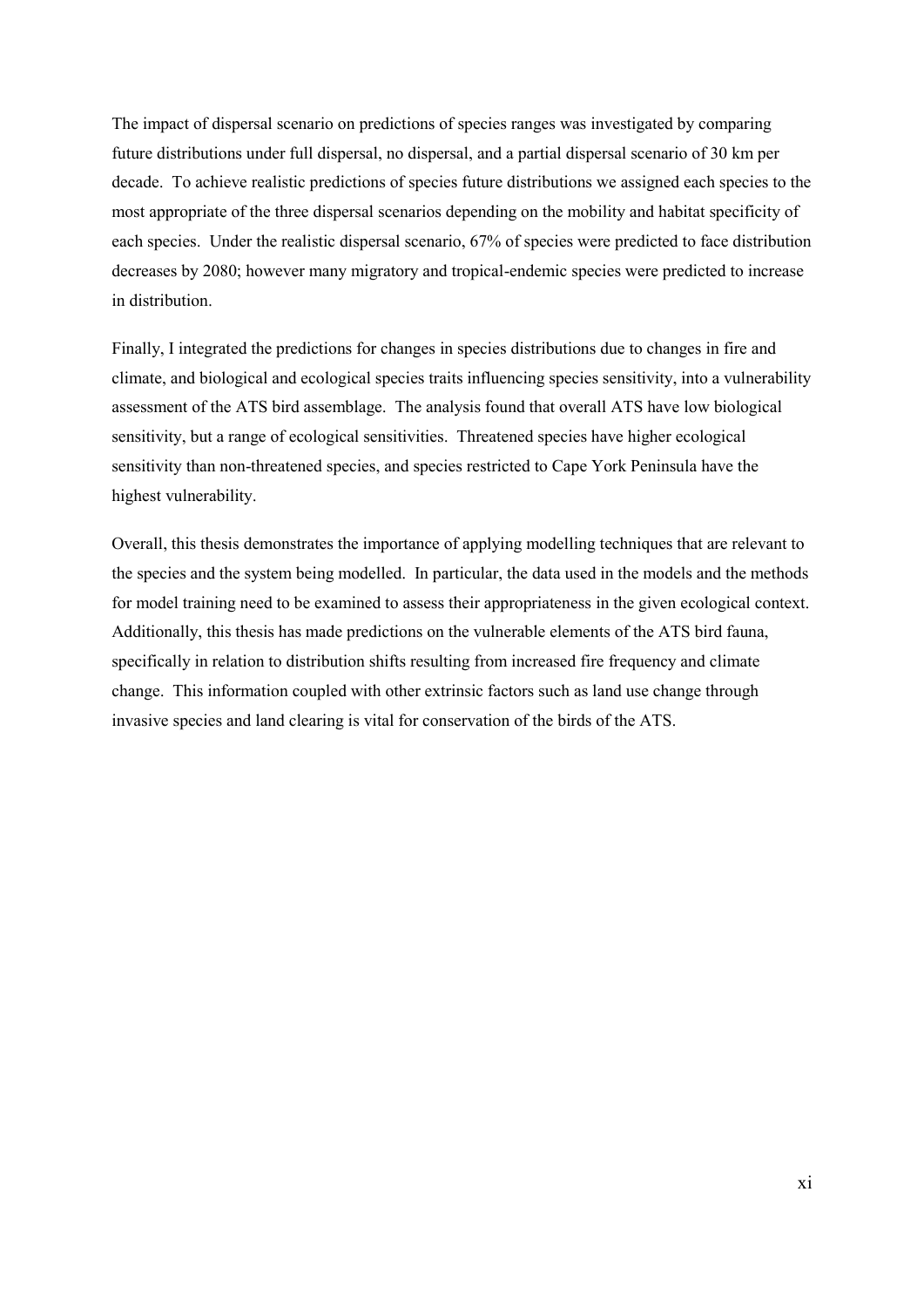### **Contents**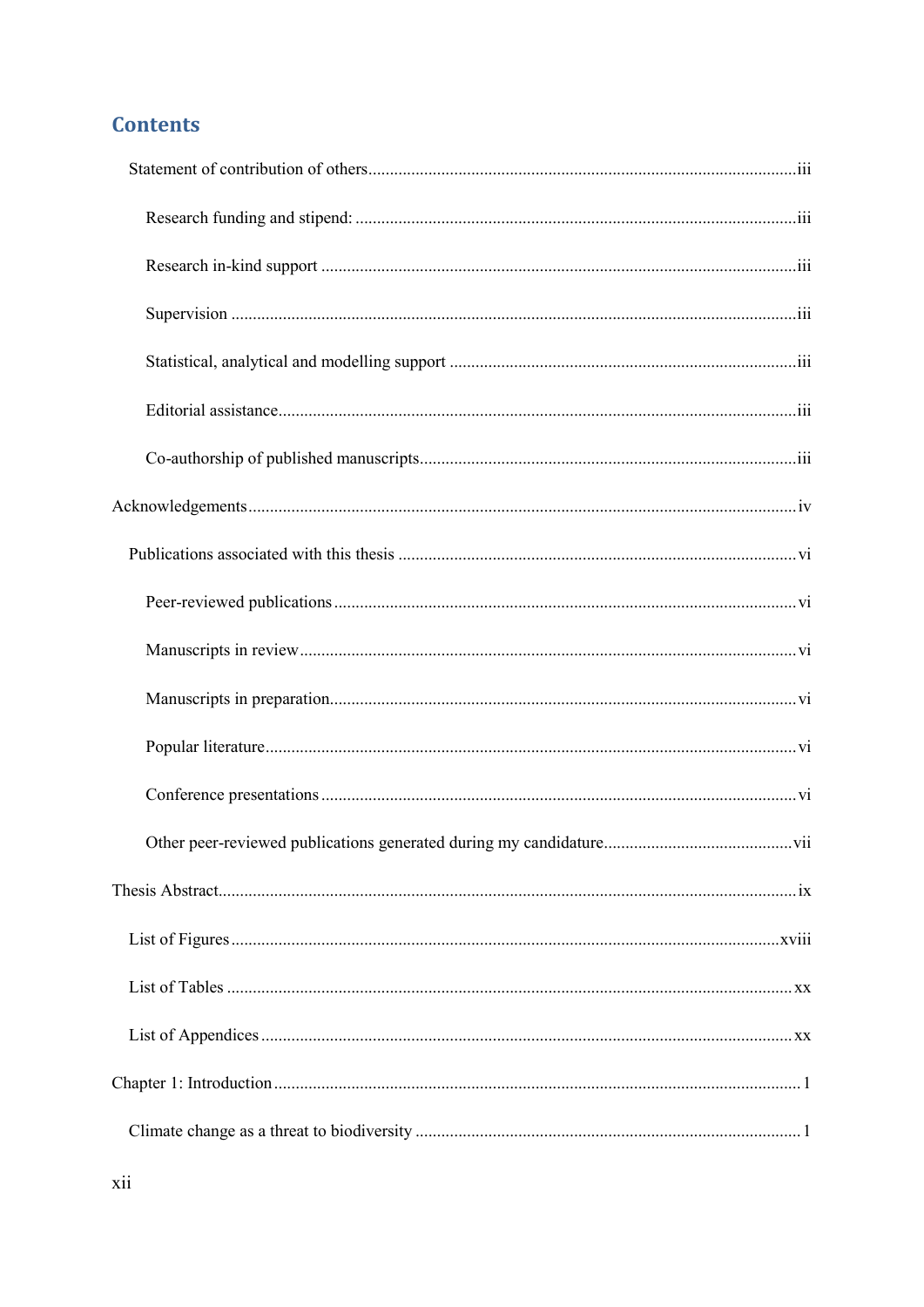| Aim 1. Improve species distribution modelling methods in the context of ATS birds               |  |
|-------------------------------------------------------------------------------------------------|--|
| Objective 1. Improve SDM methods to account for highly dynamic bird distributions.  9           |  |
|                                                                                                 |  |
|                                                                                                 |  |
| Objective 3. Assess the impact of increases in fire frequency on species distributions.  10     |  |
| Objective 4. Predict the impact of climate change on species distributions10                    |  |
|                                                                                                 |  |
|                                                                                                 |  |
|                                                                                                 |  |
|                                                                                                 |  |
|                                                                                                 |  |
|                                                                                                 |  |
|                                                                                                 |  |
|                                                                                                 |  |
|                                                                                                 |  |
|                                                                                                 |  |
| Chapter 3: Incorporating low-resolution historic species location data decreases performance of |  |
|                                                                                                 |  |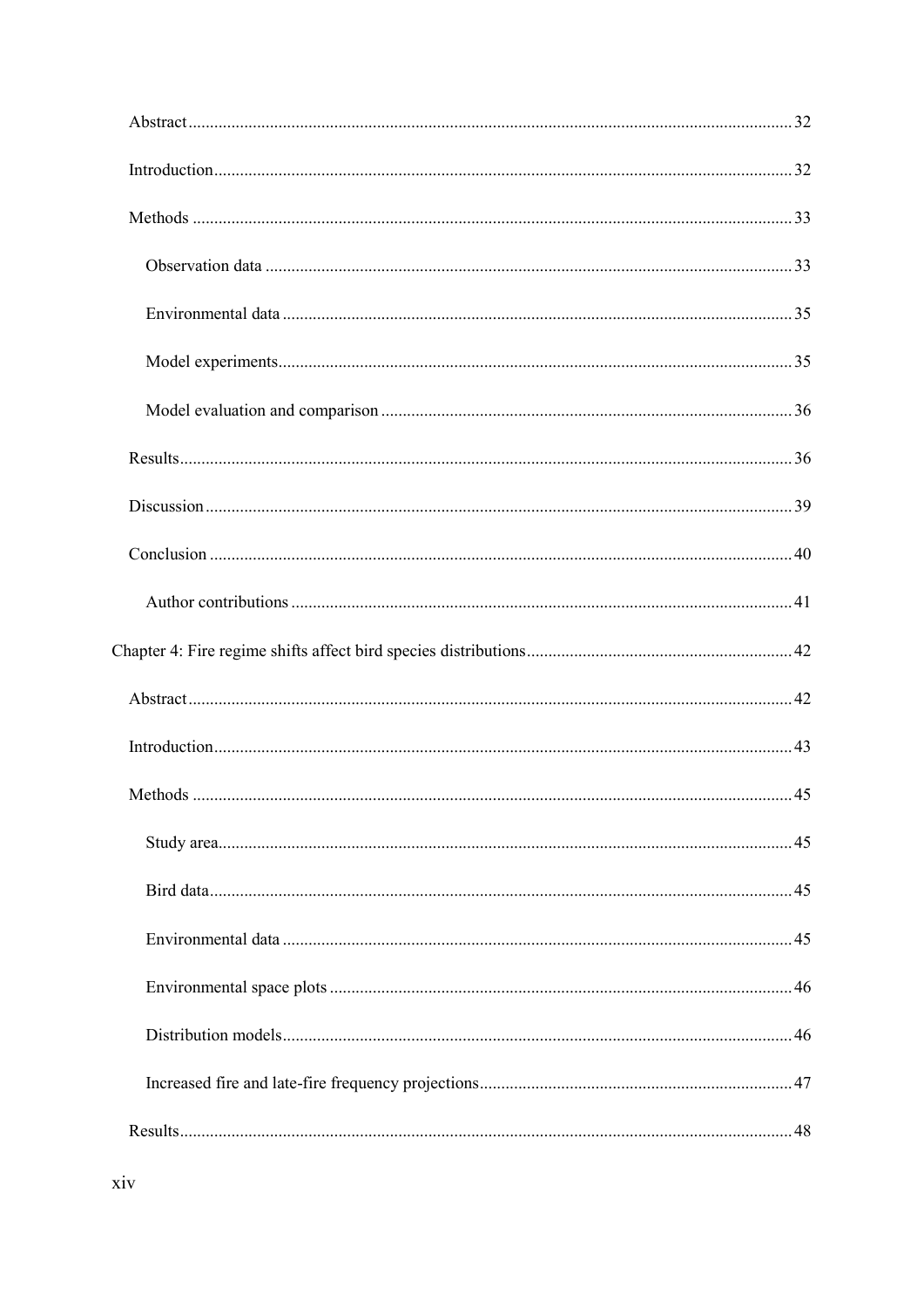| Chapter 5: Projected changes in distributions of Australian tropical savanna birds under climate |  |
|--------------------------------------------------------------------------------------------------|--|
|                                                                                                  |  |
|                                                                                                  |  |
|                                                                                                  |  |
|                                                                                                  |  |
|                                                                                                  |  |
|                                                                                                  |  |
|                                                                                                  |  |
|                                                                                                  |  |
|                                                                                                  |  |
|                                                                                                  |  |
|                                                                                                  |  |
|                                                                                                  |  |
|                                                                                                  |  |
|                                                                                                  |  |
|                                                                                                  |  |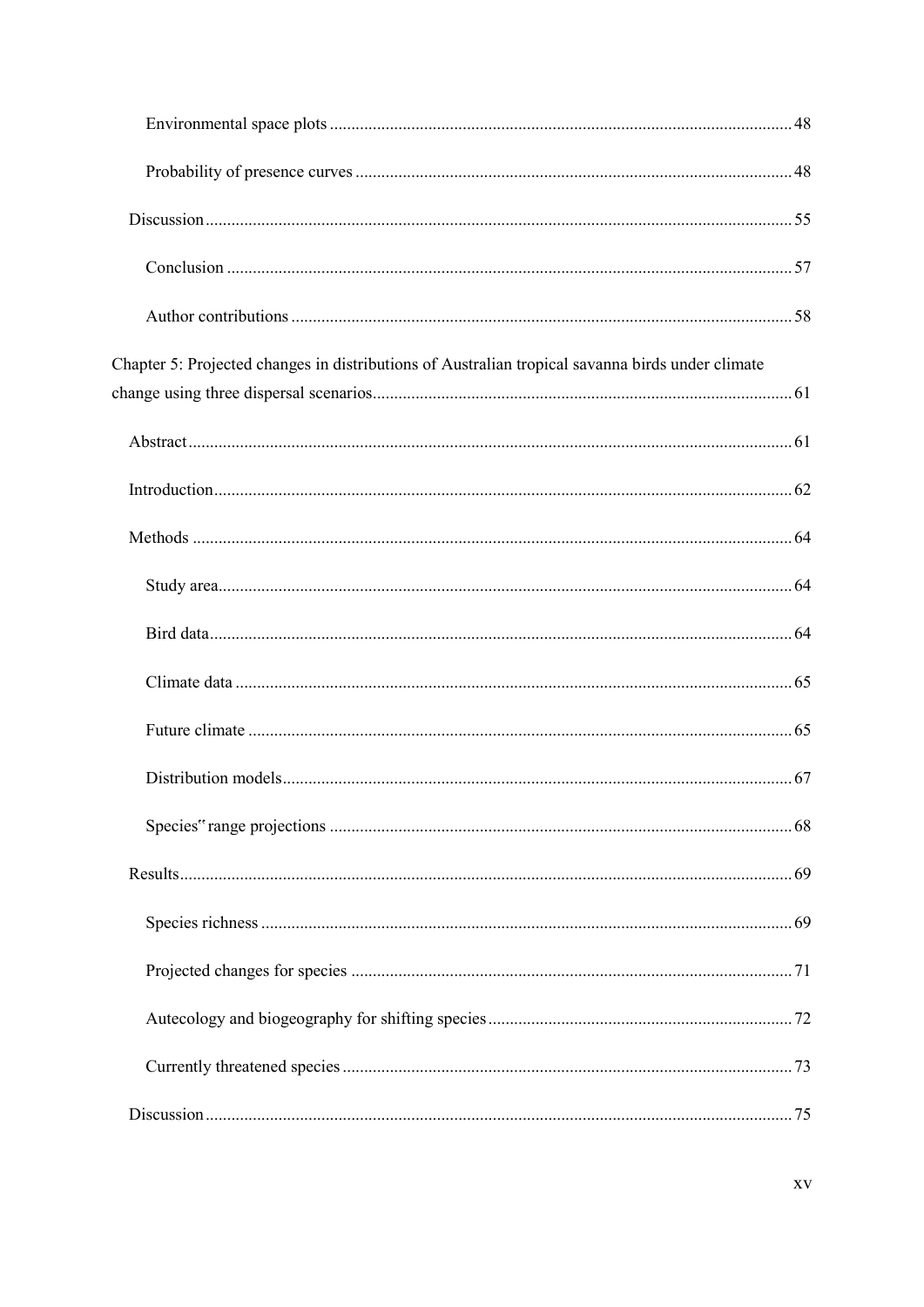| Chapter 6: Assessing vulnerability to climate change: a comprehensive examination of the Australian |  |
|-----------------------------------------------------------------------------------------------------|--|
|                                                                                                     |  |
|                                                                                                     |  |
|                                                                                                     |  |
|                                                                                                     |  |
|                                                                                                     |  |
|                                                                                                     |  |
|                                                                                                     |  |
|                                                                                                     |  |
|                                                                                                     |  |
|                                                                                                     |  |
|                                                                                                     |  |
|                                                                                                     |  |
|                                                                                                     |  |
|                                                                                                     |  |
|                                                                                                     |  |
|                                                                                                     |  |
|                                                                                                     |  |
|                                                                                                     |  |
| Aim 1. Improve species distribution modelling methods in the context of ATS birds 118               |  |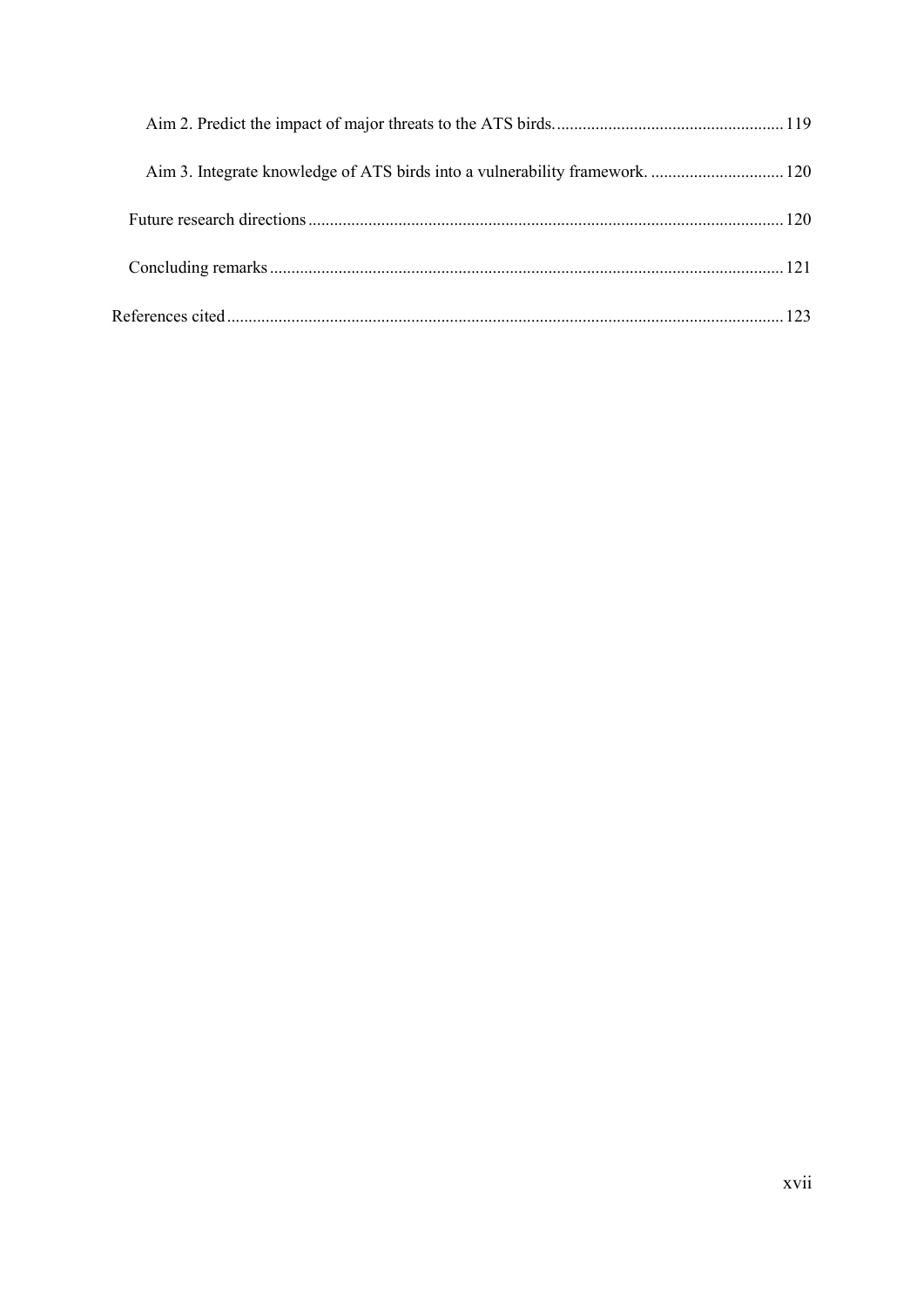## <span id="page-18-0"></span>**List of Figures**